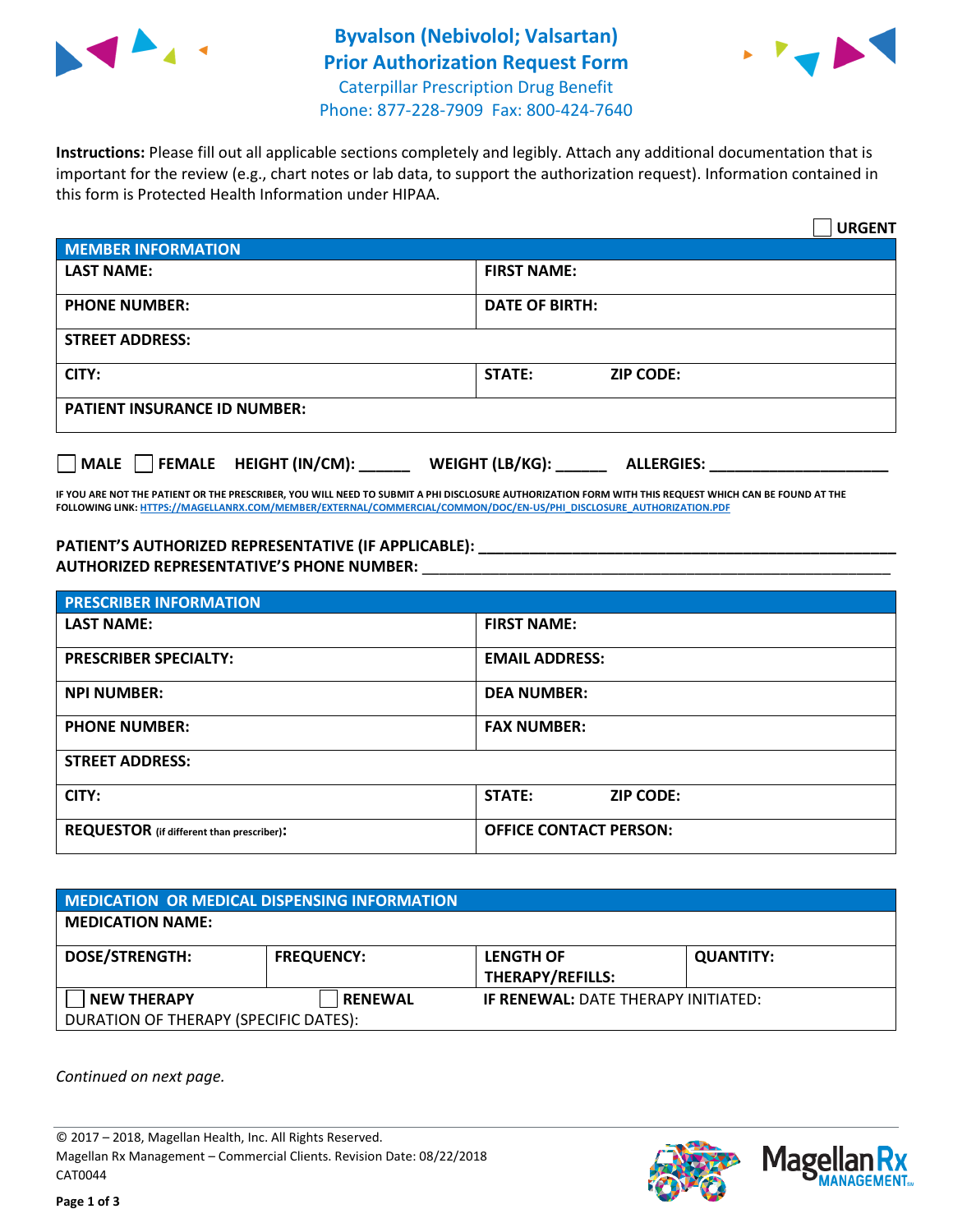



| <b>MEMBER'S LAST NAME:</b>                                                                                                                                                                                                                                                                                                                                             | <b>MEMBER'S FIRST NAME:</b>                                                                                         |                                                       |  |  |
|------------------------------------------------------------------------------------------------------------------------------------------------------------------------------------------------------------------------------------------------------------------------------------------------------------------------------------------------------------------------|---------------------------------------------------------------------------------------------------------------------|-------------------------------------------------------|--|--|
|                                                                                                                                                                                                                                                                                                                                                                        | 1. HAS THE PATIENT TRIED ANY OTHER MEDICATIONS FOR THIS CONDITION?                                                  | YES (if yes, complete below)<br><b>NO</b>             |  |  |
| <b>MEDICATION/THERAPY (SPECIFY</b><br>DRUG NAME AND DOSAGE):                                                                                                                                                                                                                                                                                                           | <b>DURATION OF THERAPY (SPECIFY</b><br>DATES):                                                                      | <b>RESPONSE/REASON FOR</b><br><b>FAILURE/ALLERGY:</b> |  |  |
|                                                                                                                                                                                                                                                                                                                                                                        |                                                                                                                     |                                                       |  |  |
| <b>2. LIST DIAGNOSES:</b>                                                                                                                                                                                                                                                                                                                                              |                                                                                                                     | <b>ICD-10:</b>                                        |  |  |
| □ Hypertension                                                                                                                                                                                                                                                                                                                                                         |                                                                                                                     |                                                       |  |  |
| $\square$ Diagnosis<br>ICD-10 Code(s):                                                                                                                                                                                                                                                                                                                                 |                                                                                                                     |                                                       |  |  |
|                                                                                                                                                                                                                                                                                                                                                                        | 3. REQUIRED CLINICAL INFORMATION: PLEASE PROVIDE ALL RELEVANT CLINICAL INFORMATION TO SUPPORT A                     |                                                       |  |  |
| PRIOR AUTHORIZATION.                                                                                                                                                                                                                                                                                                                                                   |                                                                                                                     |                                                       |  |  |
|                                                                                                                                                                                                                                                                                                                                                                        | Has the patient had a prior failure (inability to obtain blood pressure goal) or intolerance to at least one of the |                                                       |  |  |
|                                                                                                                                                                                                                                                                                                                                                                        | following beta-1 selective beta-blockers? □ Yes □ No (Please provide documentation)                                 |                                                       |  |  |
| • Acebutolol (Sectral)                                                                                                                                                                                                                                                                                                                                                 |                                                                                                                     |                                                       |  |  |
| • Atenolol (Tenormin)                                                                                                                                                                                                                                                                                                                                                  |                                                                                                                     |                                                       |  |  |
| • Betaxolol (Kerlone)<br>· Bisoprolol (Zebeta)                                                                                                                                                                                                                                                                                                                         |                                                                                                                     |                                                       |  |  |
| • Metoprolol tartrate (Lopressor)                                                                                                                                                                                                                                                                                                                                      |                                                                                                                     |                                                       |  |  |
| • Long-acting metoprolol succinate (Toprol XL)                                                                                                                                                                                                                                                                                                                         |                                                                                                                     |                                                       |  |  |
|                                                                                                                                                                                                                                                                                                                                                                        |                                                                                                                     |                                                       |  |  |
| Has the patient had a failure or intolerance to at least three of the following other classes of antihypertensives?<br>$\square$ Yes $\square$ No (Please provide documentation)<br>• Alpha-2 Adrenergic Blockers<br>• Calcium-Channel Blockers<br>• Central Alpha-Agonists<br>• Direct Vasodilators<br>• Diuretic (included are thiazide, loop and potassium-sparing) |                                                                                                                     |                                                       |  |  |
|                                                                                                                                                                                                                                                                                                                                                                        | • Medications that act on the RAAS (included are ACE inhibitors, ARBs, and Tekturna)                                |                                                       |  |  |
| • Peripheral Adrenergic Antagonists                                                                                                                                                                                                                                                                                                                                    |                                                                                                                     |                                                       |  |  |
| Are there any other comments, diagnoses, symptoms, medications tried or failed, and/or any other information the<br>physician feels is important to this review?                                                                                                                                                                                                       |                                                                                                                     |                                                       |  |  |
| Please note: Not all drugs/diagnosis are covered on all plans. This request may be denied unless all required<br>information is received.<br>ATTESTATION: I attest the information provided is true and accurate to the best of my knowledge. I understand that                                                                                                        |                                                                                                                     |                                                       |  |  |
| the Health Plan, insurer, Medical Group or its designees may perform a routine audit and request the medical                                                                                                                                                                                                                                                           |                                                                                                                     |                                                       |  |  |
| information necessary to verify the accuracy of the information reported on this form.                                                                                                                                                                                                                                                                                 |                                                                                                                     |                                                       |  |  |
| Prescriber Signature or Electronic I.D. Verification:                                                                                                                                                                                                                                                                                                                  |                                                                                                                     | Date:                                                 |  |  |
| <b>CONFIDENTIALITY NOTICE:</b> The documents accompanying this transmission contain confidential health information that is legally privileged. If                                                                                                                                                                                                                     |                                                                                                                     |                                                       |  |  |
| you are not the intended recipient, you are hereby notified that any disclosure, copying, distribution, or action taken in reliance on the contents                                                                                                                                                                                                                    |                                                                                                                     |                                                       |  |  |

© 2017 – 2018, Magellan Health, Inc. All Rights Reserved. Magellan Rx Management – Commercial Clients. Revision Date: 08/22/2018 CAT0044